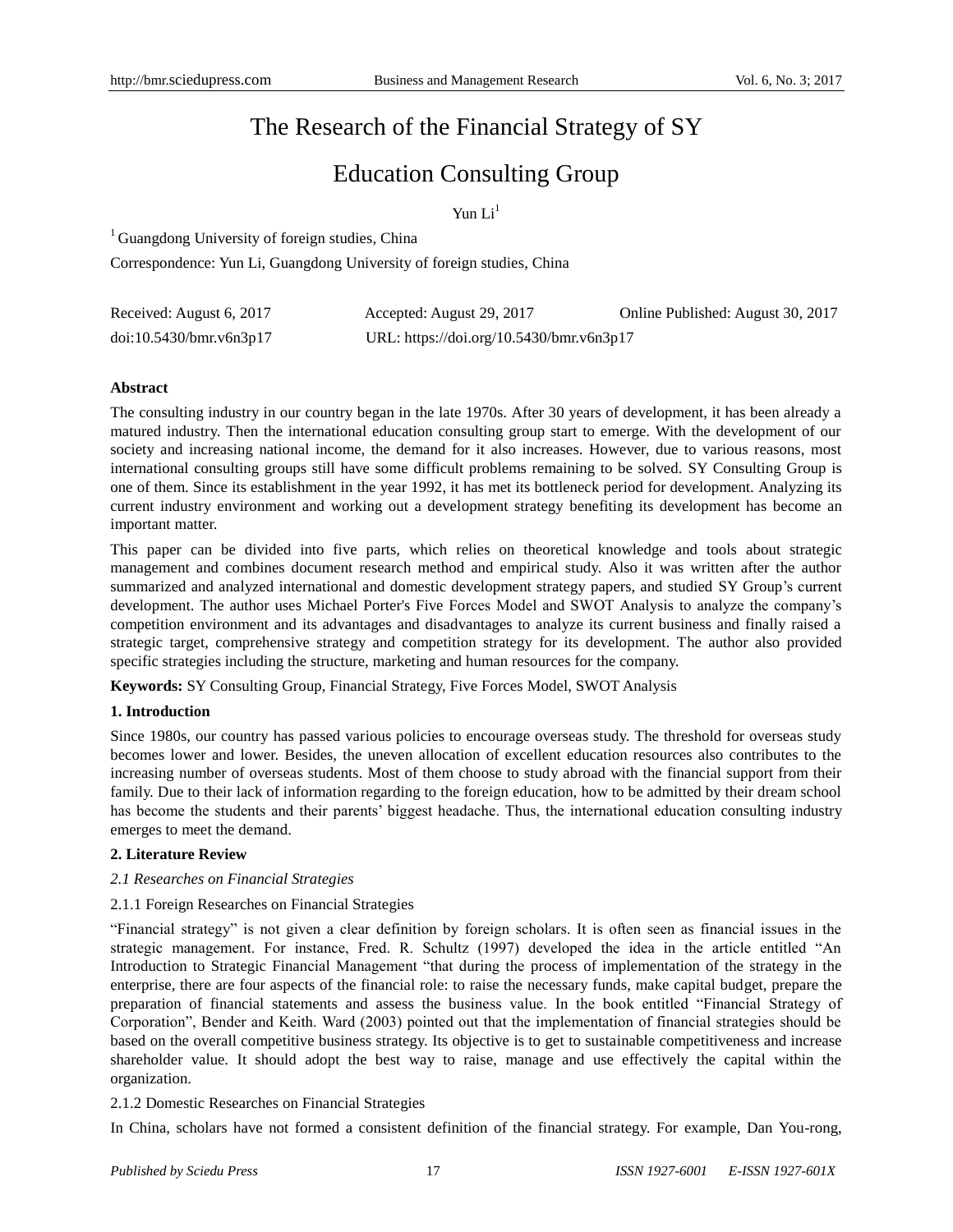Huang Qi-chang (2006) pointed out that financial strategy is considered a comprehensive, long-term and creative planning of operating cash flow and capital, which aim is to seek a balanced cash flow and ultimately maximize the value of the enterprise. Cheng Ming-hui (2003) insisted that financial strategy is the guidelines and principles which play a significant impact on the overall long-term development of the financial activities of Enterprises. In the book entitled "Financial Strategic Planning", Liao Neng-cheng, Zhang You-tang, Tan Yong-qiang, Yuan Zhi-gang (2006) pointed out that financial strategy is defined as a strategic arrangement and implementation process on the financial activities and financial relationships, which have a significant impact on long-term development of Enterprises.

Through above analysis, this paper argues that there are rare researches of financial strategy of private management consulting enterprise. So this paper selects financial strategy of education consulting enterprises as study object.

# **3. Competition Environment Analysis (Five Forth Model)**

# *3.1 Suppliers*

For international education consulting Group, the main suppliers are training materials suppliers, various examination institutions which provide authentication services and admissions department of overseas school. Foreign exams training materials. SY company mainly use officially designated materials, such as TOEFL Official Guide for teaching TOEFL classes and SAT Official Guide and previous authentic SAT test are used as textbooks for learning SAT. Examination institutions of certification service. In order to apply for American schools, students need to take some tests such as TOFEL, SAT, GMAT or GRE, all of which were designed and developed by the education testing service (ETS). Students who apply for the UK or commonwealth countries will take part in the IELTS test organized by the University of Cambridge Examination Committee (UCLES), the British Council and the Australian Education Agency for international development (usaid). These suppliers are basically controlled in the hands of foreign examination agencies. To sum up, the goods or services supplied by SY Company basically is indispensable and irreplaceable, with high degree of specialty degree is, so the bargaining power of suppliers is strong.

# *3.2 Buyers*

There are only a few service agencies in the domestic market when overseas study market just started. The consulting fees are high. At that time, the buyers almost have no bargaining ability. However, as more and more international education consulting firm emerges, the market competition is fiercer, then the buyers will gradually enhance their capability of counter-offer. This part of the customers' has certain extent of bargaining power, they can get a discount, however, it doesn't mean they can control the firm's overall pricing. So, generally speaking, in the international education consulting market, the buyer bargaining power is not high.

# *3.3 Substitute*

The alternatives of international education consultancy may occur in the following ways:

First, it can be replaced by consumers themselves. Consumers themselves did all the application themselves instead of looking for overseas study consulting services. This often appear in students and parents with higher level of education.

Second, it can be replaced by overseas education consultants. With the increasing demand for overseas study in China's domestic market, some overseas education consultants also joined the competition in domestic market, who seek to expand their business in China. Although these network platform has weakened some part of the international education consulting industry market share, but they cannot be considered as a real threat.

# *3.4 Potential Entrants*

From the point of international education consulting industry access conditions, the entry barriers are higher. Although the government's approval of consulting industry standard is not high, enterprises don't need very high qualification to meet the standard. Especially the consulting group requires consultants to be quite familiar with foreign universities. In addition, international education consultants typically were set up in areas where the economic relatively developed, so they must have certain economic strength and are ready to invest plenty amount of money. Therefore, the potential entrants threat is not big, since there are high barriers to entry.

# *3.5 Existing Competitors*

Currently there is fierce competition in international education consulting market. There are many companies which overlap SY company's business. The overlapping degree is quite high. There are also some agencies which focus on overseas consulting service, such as some international exchange centers which were first attached to some universities. In fact, the agency problem is also the common problem of the scale is not big enough, if we want to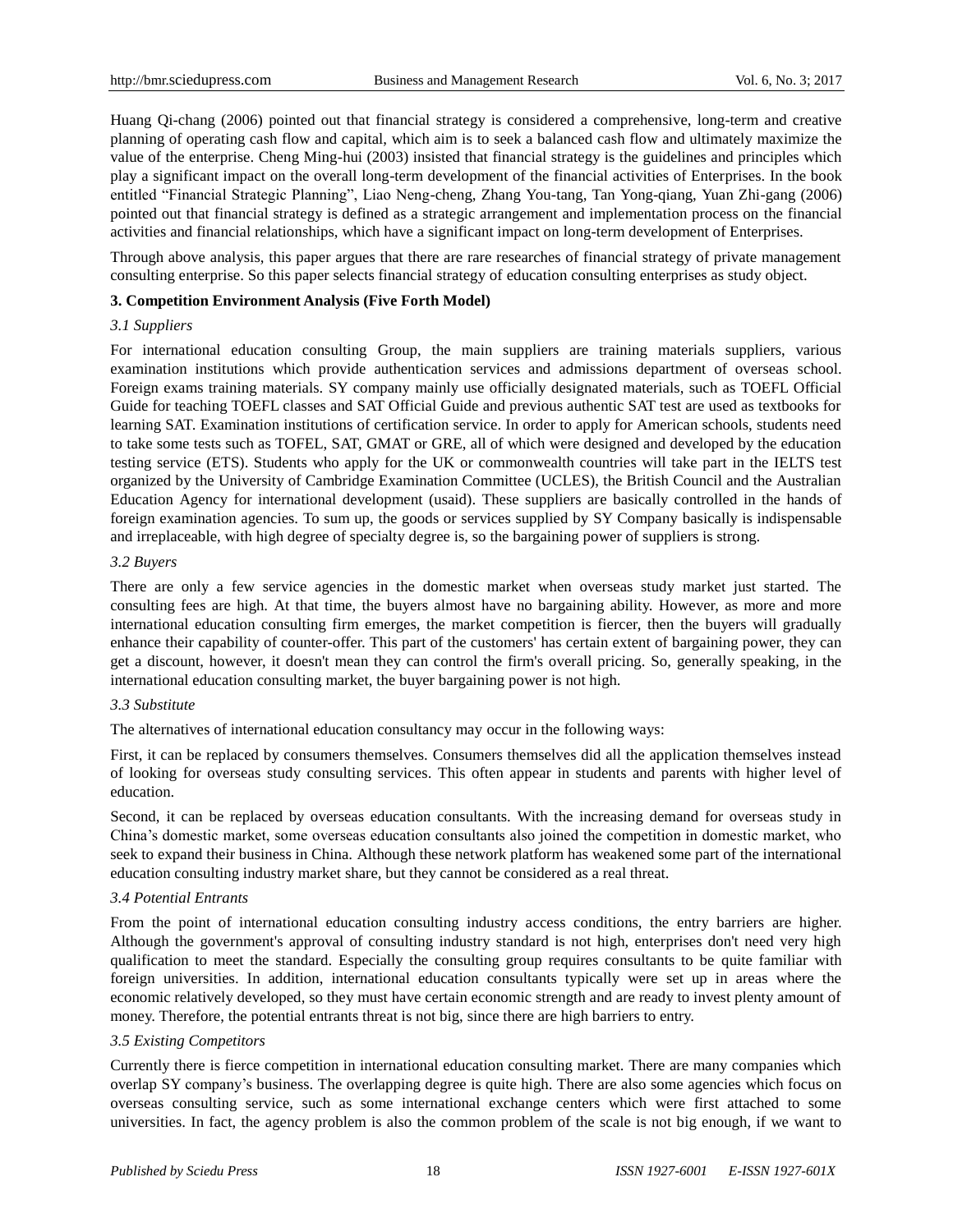solve the pressure by doing this - the problem is to shrink the business lines, do the best in the business. The second problem is not their own training force Department of fighting. In general, the degree of competition among existing competitors is very fierce. SY the company's strength and market competitiveness is of average level in the market.

# **4. SWOT Analysis of Development of SY Consulting Group**

## *4.1 Strengths Analysis*

Local culture advantage: the enterprises can find suitable management concepts and tools for Chinese enterprises based on their own national conditions, and are able to achieve good communication with them.

Business flexibility advantage: due to smaller scales and simpler forms of organization, private consulting enterprises can timely adjust their business content in accordance with market needs.

Price advantage: compared with foreign well-known consulting agencies, local private consulting enterprises charge lower. For private consulting enterprises, this price advantage is the primary means of winning customers.

The high quality of service: since SY Company's expansion of its business scope, it tries to build up a real one-stop service. From test training to application to universities, SY Company provides comprehensive guidance. Students' parents don't have to run around. The most professional one-stop planning effectively avoid the single training institutions disadvantages. They don't understand target and often choose the wrong courses which made the students to miss the application.

## *4.2 Weaknesses Analysis*

Shortage of talent: at present, due to incomplete examination and follow-up training systems of China Consulting practitioners, the lack of good management consultant is a common phenomenon. This situation will directly affect the effectiveness of project implementation of private consulting enterprises.

Lack of core Competence: lack of clear positioning of the core business is general condition in private management consulting enterprises which hinders them undertaking the large international or multiple industries projects. Therefore, it is very difficult to establish international famous brands for them.

High turnover of talents: like SY company, a talent intensive enterprise, high-quality staff is the key to successful enterprise. Because the company human resources development planning of defects and other enterprise competition, and leads to the loss of key talent. Turnover rate is high, it is to study the commonness of the industry, also is the embodiment of the unregulated industry. SY the company's core competitiveness is its strong teachers' strength. Other agencies also noticed this, so for all kinds of favorable conditions will be offered to attract the talents.

# *4.3 Opportunities Analysis*

Now, one of strategic adjustments of government is to develop the third industry. As an emerging industry, management consulting industry will benefit from that. At the same time, the phenomenon of economic globalization, state-owned enterpriser form, private enterprises transition has brought opportunities to enterprises, while also make an increasingly competitive between them. To survive and develop, enterprises need the help brought by consulting enterprises to help make scientific decisions. In order to ensure the quality of our government, we must first standardize the channels of studying abroad, strengthen supervision. Therefore, rely on the education of the Ministry of education and foreign regulatory information network announced the list of millions of foreign higher schools and the list from 2003 is constantly updated. List of foreign colleges and universities work published, in guiding the rational citizens abroad, promote international education cooperation and exchanges, is playing more and more important role.

# *4.4 Threats Analysis*

Lower market entry barriers: compared with the industrial manufacturing enterprises, the establish standards for Consulting firm are not strict. In capital investment, organizational forms, personnel requirements, etc., entry barriers are very low. To some extent, this situation limits the further development of these enterprises.

Lack of regulatory bodies: so far, China has not yet set up a unified management institution for this industry. In this case, the industry is difficult to uniform assessment standards. Trade disputes are inevitable. So the lack of supporting environment industry greatly restricted the education consulting industry.

International education consulting industry are greatly influenced by economic and policy. In 2015, the Chinese economy overall downward, also received a certain influence in the international education consulting. The economic situation at home and abroad and policy affects our industry. On the one hand, the current national policy support and the reducing of the threshold of study abroad, largely promoted the development of the industry, on the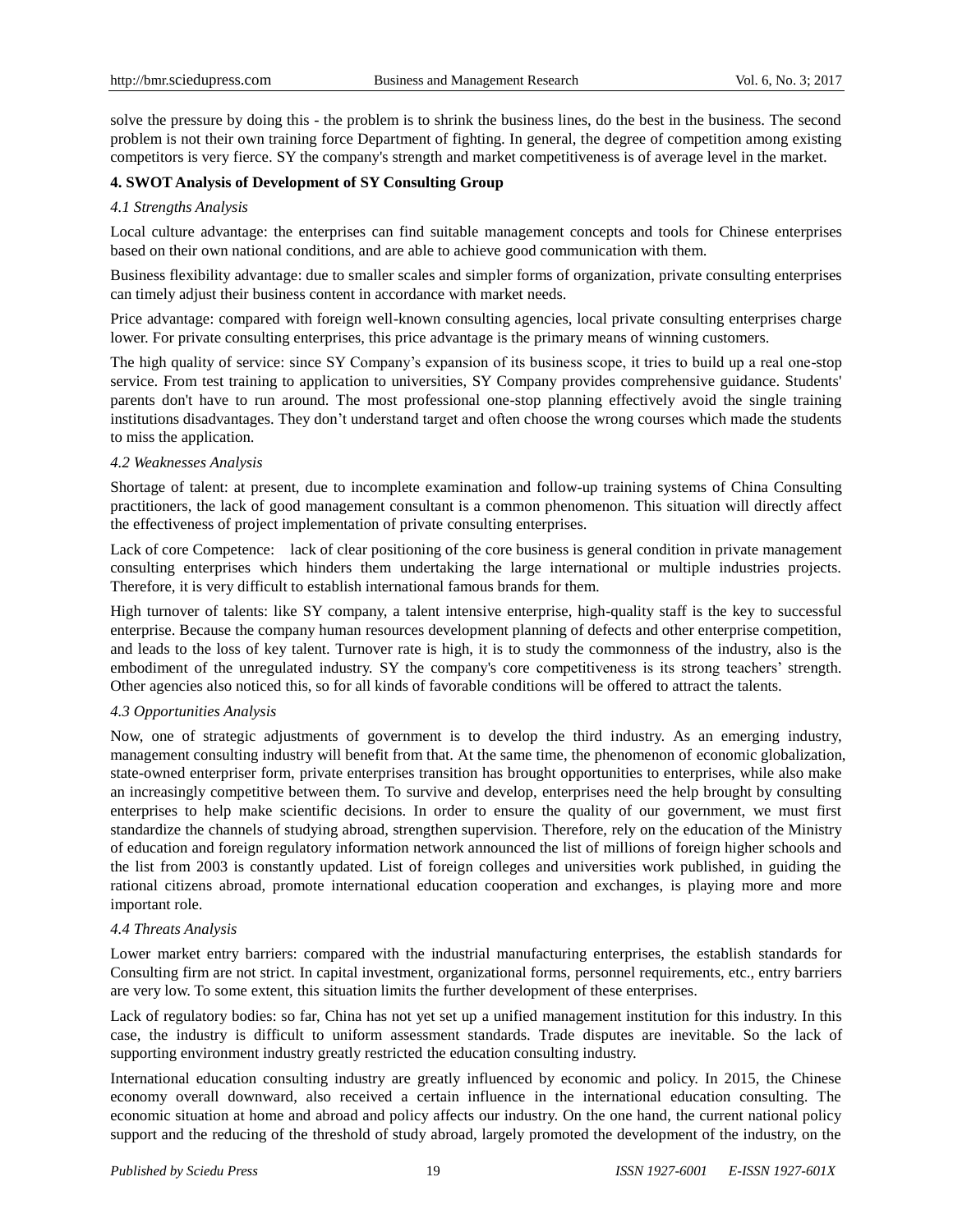other hand, national policies to support study abroad service agencies also reduce the industry barriers to entry, which attracted a lot of new competitors to enter.

## **5. Strategic Selections**

## *5.1 Comprehensive Strategy*

The company's overall strategy is to implement integrated strategies and diversification strategy, which includes the integration strategy of vertical integration and horizontal integration strategy. Enterprises adopt vertical integration strategy are in favor of saving the cost of buying the upstream and downstream businesses or transactions carried out in the market, and controlling scarce resources to ensure the quality of key inputs, or to acquire new customers.

Horizontal integration strategy is the corporate acquisitions, mergers or joint competitive business strategy. The main purpose of enterprises that adopt horizontal integration strategy is to reduce the pressure of competition, economies of scale and enhance their strength in order to gain competitive advantage.

## *5.2 Star Business Development Strategy*

Such long-term business brings growth and profitability. Business sales rose steadily, the market penetration rate and high growth rate, there are obviously a strong brand identity, stable customer base, and the relative market share and market growth rates are high, which is SY the company's core business. Star business, being a high-growth market leader, owns a strong competitive advantage and expand opportunity, but blocking competitors in order to attack and keep business in the market growth, companies need to invest a lot of cash to sustain its development, thus this type of business may not be able to bring a lot of cash income for the enterprise. International high school curriculum not only allows students to advance contact with foreign education, but also improve school's admissions rate.

# *5.3 Cash Cow Business Development Strategy*

The business included in the product as the product life cycle theory of mature products, cash cow business is a mature market leader and an important source of cash income business. The advantages of low-cost and high-margin business that enjoys economies of scale generated by its star, the problems and the three dogs class requires a lot of cash to pay for business often need support accounts or other funds on the cash cow business income. SY company's consulting business is the company's cash cow business. In order to improve the attractiveness of a product in a strong position, the company can take up product diversification and integration strategy, and turn weak to consider using shrink or peel strategy.

For the SY Company, consulting business is the company's highest profit, return on capital shortest business, will become the company's capital returns to support the strong backing of other products, providing a lot of capital for the company. SY Company's consulting business integration strategy can be taken from the beginning of student counseling, follow-up instrument to write online applications for data collection, mailing and other implementation of integrated services. In addition to keeping the product in the market share, it should also increase efforts to open up other distinctive class of business consulting, such as adding character and psychological assessment consultation, professional students, school choice in the future, and even career choices play a reference role.

# *5.4 Problem Business Development Strategy*

Problem business is the product in the introduction stage of product life cycle. Product sales growth rate is high and its relative market share is not high, high debt ratio and profitability is not high. That is the starting point of most business growth. The market prospect is good with good development opportunities. There are good opportunities for development. It is likely to be the star of the business. The company had high hopes for its development. SY company can take alternative investment strategy, to operate a single merger or give up the liquidation or horizontal integration. Introduction of the operating risk is very high, and there is a very big uncertainty. Company should according to the operating risk and financial risk reverse collocation principle, choose the steady concentration of low risk of financial strategy, to prevent the introduction of the product life cycle management risk.

# 5.5 Skinny dog's business development strategy

Skinny dog business is in the recession cycle product life. It is of low market share and market growth rate. That is to say, the thin dog business is unable to produce large amounts of cash and return on investment is extremely low. Market growth and market share - double low products, it has no power and no prospects for development. Product profit margin is low. As for the business products become thin dog the first time, it is the most ideal choice for the quantitative contraction strategy. SY company's series of value-added services belong to the thin dog business, which includes helping students with registration examination, contact foreign residence such as accommodation, pick - up service, with the development of one-stop service, the business has no independent development space.